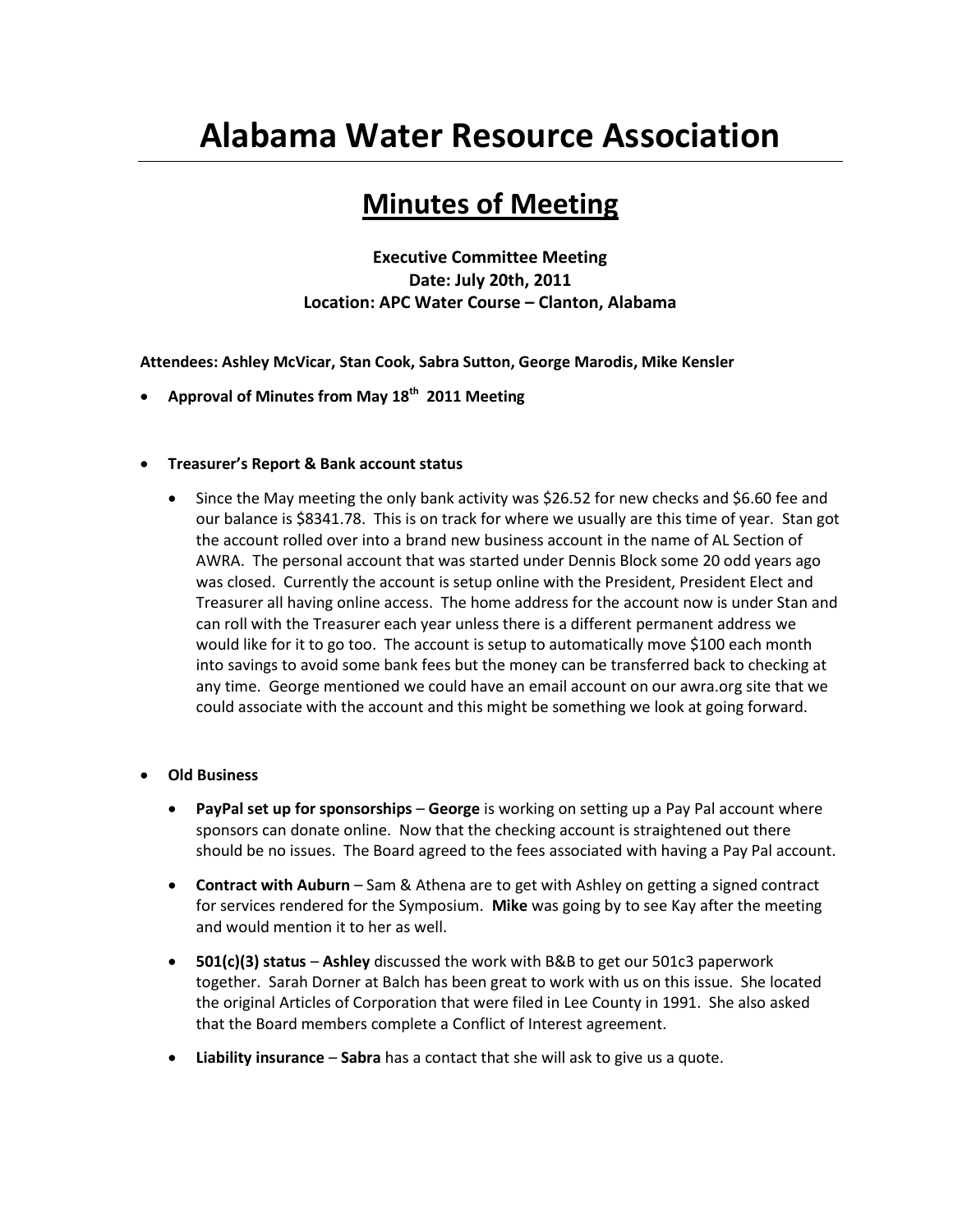- **New Business**
	- **Adopt Conflict of Interest Policy After a brief discussion about the conflict of interest** form, George made a motion that we adopt the Conflict of Interest agreement and Sabra seconded it. All were in favor and the articles were adopted and signed. We will keep them on file on our website and also update them with new Board members each year.
	- **Student sponsorship to National AWRA meeting Ashley** has not made contact with National about saving a slot for a student for this year.
	- **•** Potential candidates for Board Membership Sam Fowler has agreed to join the Board as Secretary in place of Mike who will be leaving. It was also agreed that Amanda Fleming of Kleinschmidt would join as Membership Chair. **Ashley** will contact her to finalize.
- **2011 Symposium Planning**
	- **Overall Theme** The Interface between Science and Policy
	- **Potential Speakers** –All speakers have been contacted and agreed to speak except Greg Canfield who has taken a new position. It was agreed that Mike would contact Sen. Kim Bennefield and see if she would be willing to speak.
	- **Sponsorships** John Morris attended the meeting a gave an update on what sponsorships he has confirmed to date. It was agreed that he would again contact BP. The final sponsors list and agenda need to be given to Kay by August  $5<sup>th</sup>$  for printing.
	- **Coordination with Conference Committee Sabra** gave an update on the conference planning. They have completed their sessions and have had a good turn out again.
	- **CEH credits –** Once the agenda for the conference is set **George** will send it for approval of CEH credits
	- **FloraBama Seafood Social – John** updated the group on the FloraBama and it was agreed to stick with the menu we have had in the past.
	- **Brochure – George** presented a flier for the Board to look over as a sample for the conference. After some corrections **George** will print these to hand out.
	- **Speaker Gifts – George** is going to work on this in the coming weeks.
	- **•** Membership Certificates Mike is going to email a pdf copy of these out to the attendees once there is a final list.
	- **Perdido** Dealings with the Perdido are going to be made thru Kay in order to steamline the process with the Perdido. **George** will get with Kay on the symposium setup, break, and business reception.
	- **25th Anniversary cake Sabra** will purchase a cake for the business reception.
	- **Student Housing Coordination** Mike discussed that he has started getting some student requests and that the rooms have been reserved but need a credit card to hold them after the  $8<sup>th</sup>$  of August.